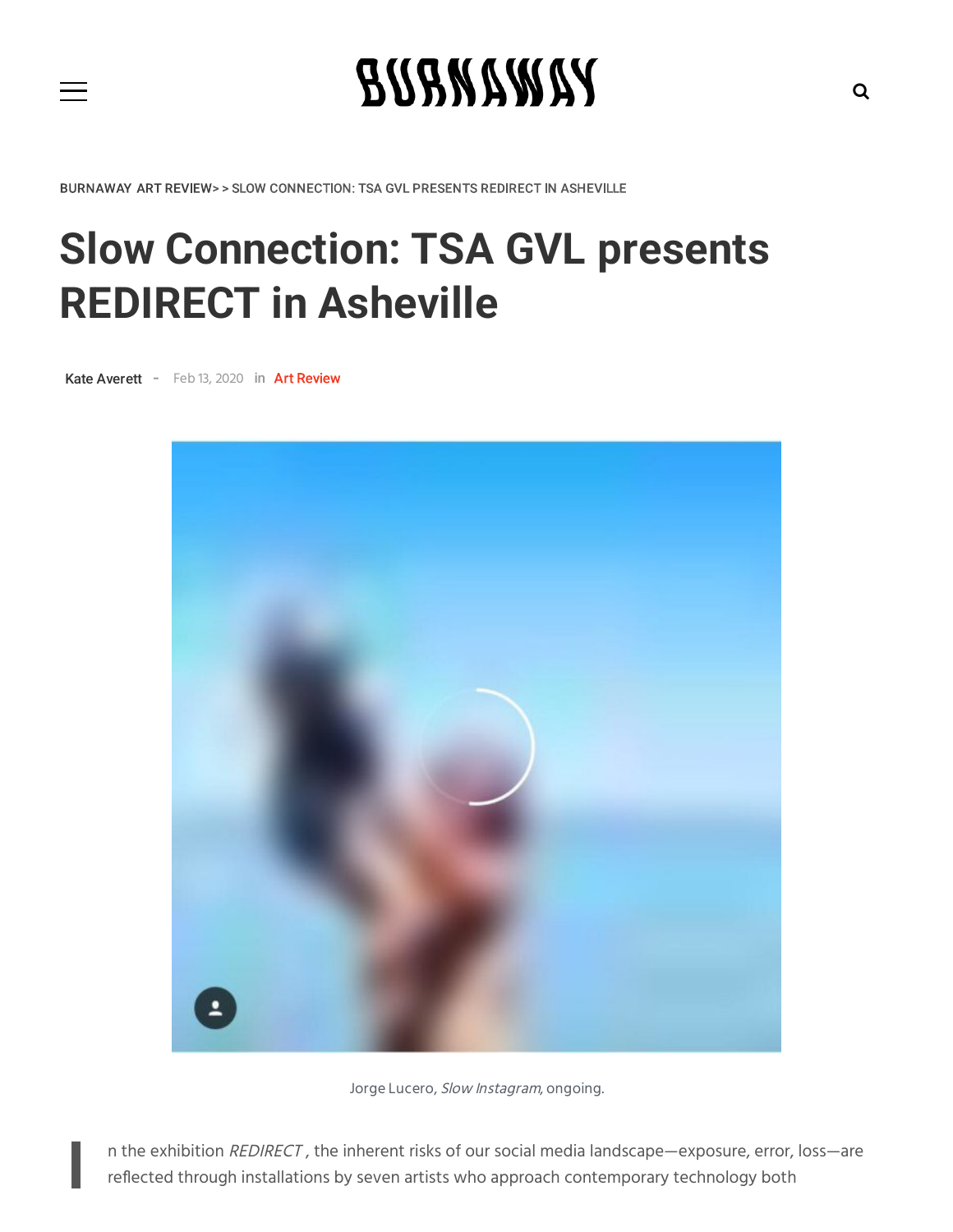In the ineution of the Tiger Strikes Asteroid network, the exhibition frames artworks as technologies with the<br>potential to combat the inevitable backlash of our digital lives. You are invited to click through webpages, deliberately and cautiously. Presented by Asheville art space Revolve and the newly formed Greenville branch of the Tiger Strikes Asteroid network, the exhibition frames artworks as technologies with the

search past firewalls, and intimately interact with the same tech you are being led to interrogate.

Anyone who has lost a phone in a public space or cracked a screen on a concrete floor can relate to the feeling that an extension of yourself has been lost or obliterated. The cracked screen or missing phone becomes a barrier between our real and digital lives. In their installations, artists Conrad Bakker and Jorge Lucero interrogate this projection of our identities. Bakker scatters wooden facsimiles of iPhones on pedestals, the floor, and the gallery bench, each one painted with the frozen images of obscured, cracked screens. In his Twitter Marginalia (2019-2020), Bakker changes our perspective on ubiquitous smartphone photos of beloved passages from books, reposted as images for safekeeping and re-tweeting. Lucero's Slow Instagram (ongoing) abstracts the images we post and share. Obscuring our digital personas, Lucero's images are frozen in the fog of a slow internet connection. The most potent critiques of



Conrad Bakker, Untitled Project: Smartphone [#CRACKEDSCREEN], ongoing; oil paint on wood, dimensions variable.

Instagram often target our endless scrolling and the onslaught of images we face each day. Both installed in the gallery and hosted digitally on Instagram, Slow Instagram breaks down this preconception, asking us to consider the privilege of lightning-fast bandwidth while offering a meditative, soft-focus view on the world we photograph and share.

Beyond our feeds, our posts become personal archives, alternately curated or haphazard depictions of our lives for public consumption—but also our own private reflection. For those of us who have participated in social media since its beginning, the contrast between our online identities then and now can be startling. In her decade-old project 21 Days (2009), Janna Dyk looks back on how our social media identities have shifted over time. Dyk asked thirty-six people from six countries to send her both an image and a text for twenty-one days. In 2020, these exchanges have taken on a new life as a kind of time capsule containing evidence not only of the lives of these subjects but also of a particular moment in the history of social media and digital technology. The constraints imposed by technology—the images were taken using digital cameras rather than smartphones —and the artist—who directly received the images— appears to have affected how the subjects interacted with the lens and what they chose to focus on. In this way, 21 Days documents a now-distant time before the social and technical grammar of selfie culture had solidified into its present ubiquitous form.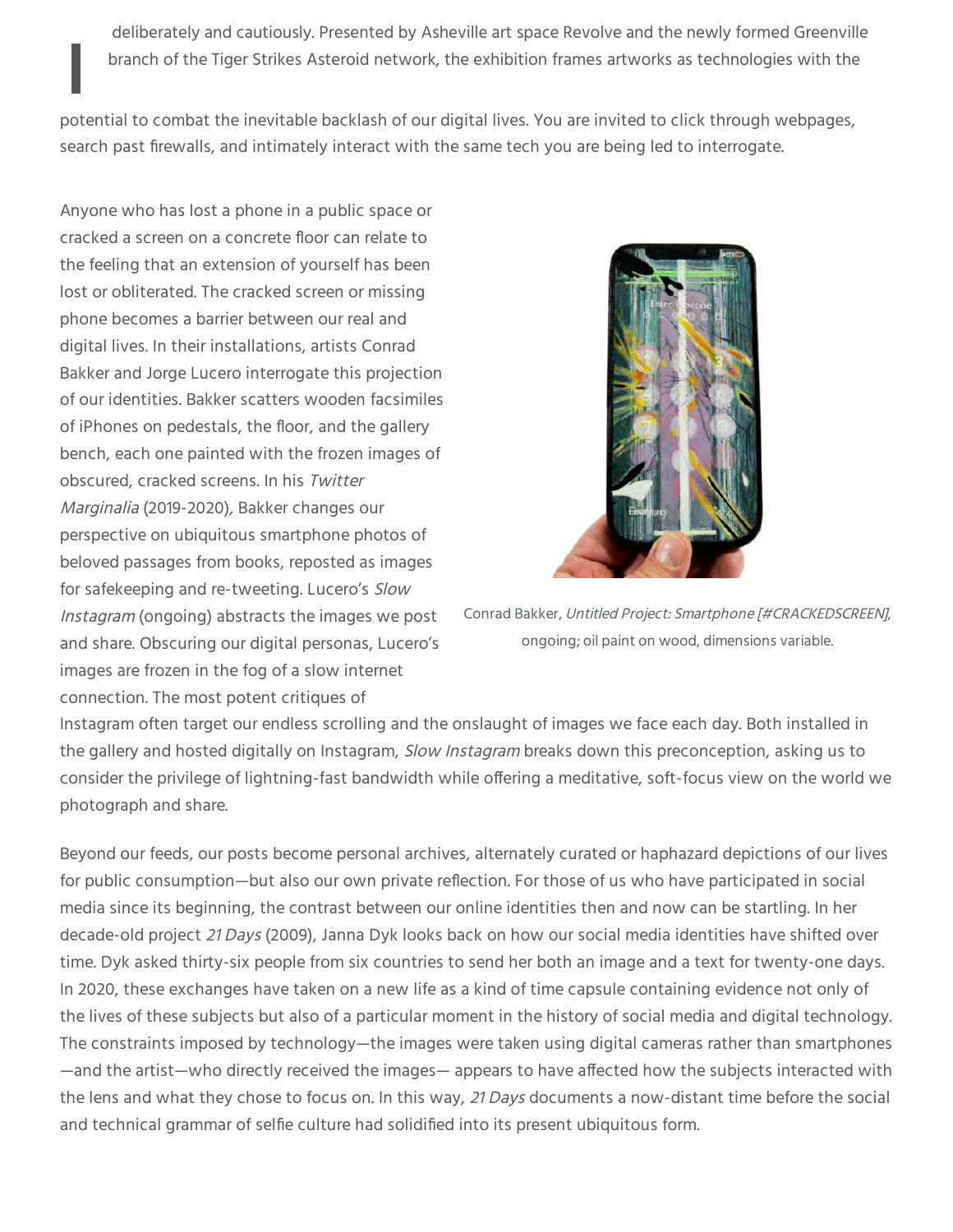

Installation view of REDIRECT at Revolve's RAMP Gallery in Asheville. Photos by Jordan Whitten and courtesy Tiger Strikes Asteroid, Greenville, and Revolve, Asheville.

Works by Ben Duvall and Joyce Yu-Jean o er valuable critiques of our archival and curatorial relationships with the web, raising even more questions about erasure. The tenuousness of digital archives is unraveled in Duvall's [Anti-Archive](https://bduvall.com/) (2017), a year-long web performance in which Duvall uploaded images of fully realized artworks, quick sketches, text, and photographs. Whether a piece had taken years or moments to complete, it was subject to the same archival guidelines: these uploads would remain on the *Anti-Archive* for 24 hours before being deleted, accessible only through direct email with the artist. Yu-Jean Lee's [Firewall Cafe](https://firewallcafe.com/) (2016 – ongoing), created with software developer and artist Dan Phi er, allows users to search across the American version of Google and the Chinese search engine Baidu. As data is collected from each search result, Firewall Cafe reveals striking cultural implications across both platforms while creating a tangible archive of internet censorship.

In the US, as the current administration and numerous hate groups have benefited from the laxity of codes of conduct on Facebook and Twitter, it is clear that—far from being neutral zones—social media platforms often sensationalize and further circulate messages of hostility and violence. Benjamin Grosser raises questions about the potential harm of such platforms with [Safebook](https://bengrosser.com/projects/safebook/) and Twitter Demetricator. Safebook (2018) is a web browser extension that hides all images, audio, and text from Facebook's interface, neutering it as a last-resort intervention. Left with only boxes indicating statuses, ads, and videos (all of which are still available for interaction), you're made all the more aware of how our minds have adapted to reading this social landscape. Twitter [Demetricator](https://bengrosser.com/projects/twitter-demetricator/) (2018) provides another opportunity to mediate the anxiety of social media removing the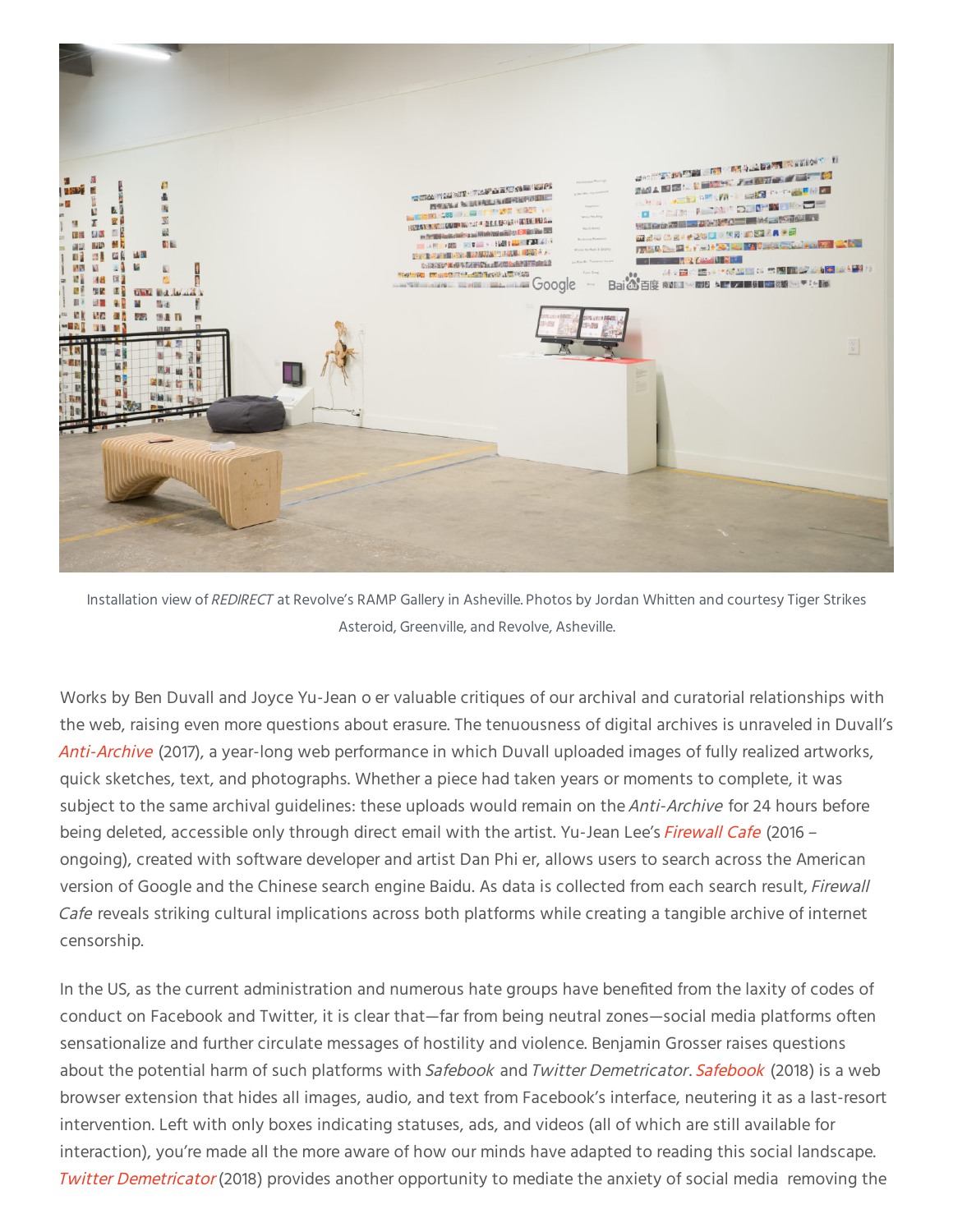numeric value systems of likes, re-tweets, and followers that plague the platforms but arguably also drive our addictions to them. Grosser's modifications o er new possibilities for using social media, but they also suggest that, in order to build a better internet, we must first deconstruct the status quo.



Victoria Bradbury, Electronic Ginseng 2.0, 2017.

While REDIRECT immerses us in the digital landscape, the exhibition doesn't neglect the physical world. In Victoria Bradbury's Electronic Ginseng 2.0 (2017) the survival of the wild American ginseng plant is at stake in a simple choose-your-own-adventure-style game. Visitors sit on the floor in a bean bag chair, interacting with a screen that guides them through a simple decision: allow for a poacher to pick an immature ginseng plant, or intervene and allow it to mature. Following the click of a button, the animatronic ginseng plant mounted the wall beside you reacts suddenly with either horror or relief. A shriek or a sigh startles you back to reality, where you sit rooted on the ground.

Presented by Tiger Strikes Asteroid Greenville, REDIRECT remains on view at Revolve's RAMP Gallery in Asheville (821 Riverside Drive) through February 24.